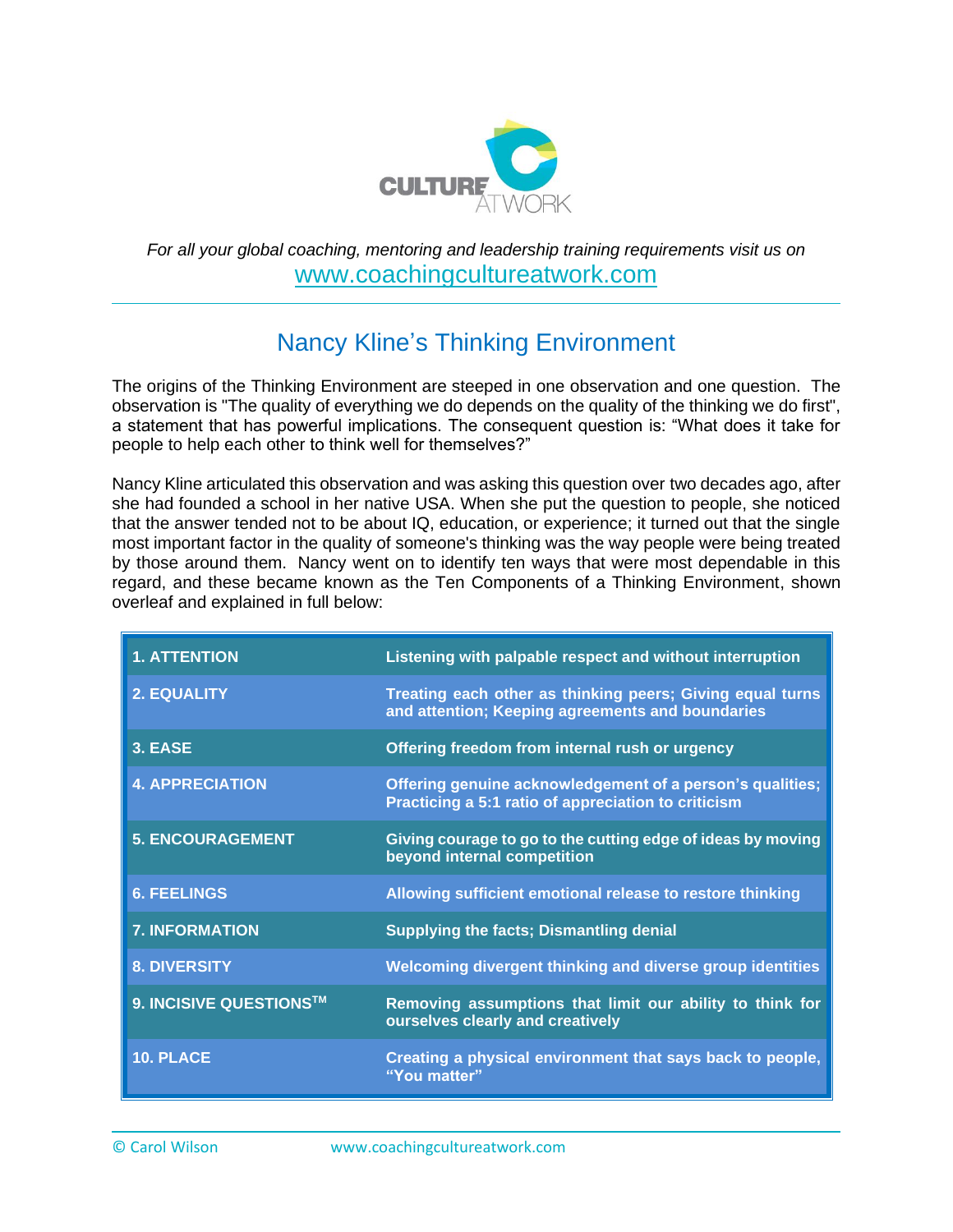

# THE TEN COMPONENTS OF A THINKING ENVIRONMENT



@ Copyright 2008 by Nancy Kline 63 Preston Crowmarsh Wallingford Oxon OX10 6SL UK 849 Leopard Trail Winter Springs FL 32708 USA Distributed by Time To Think Ltd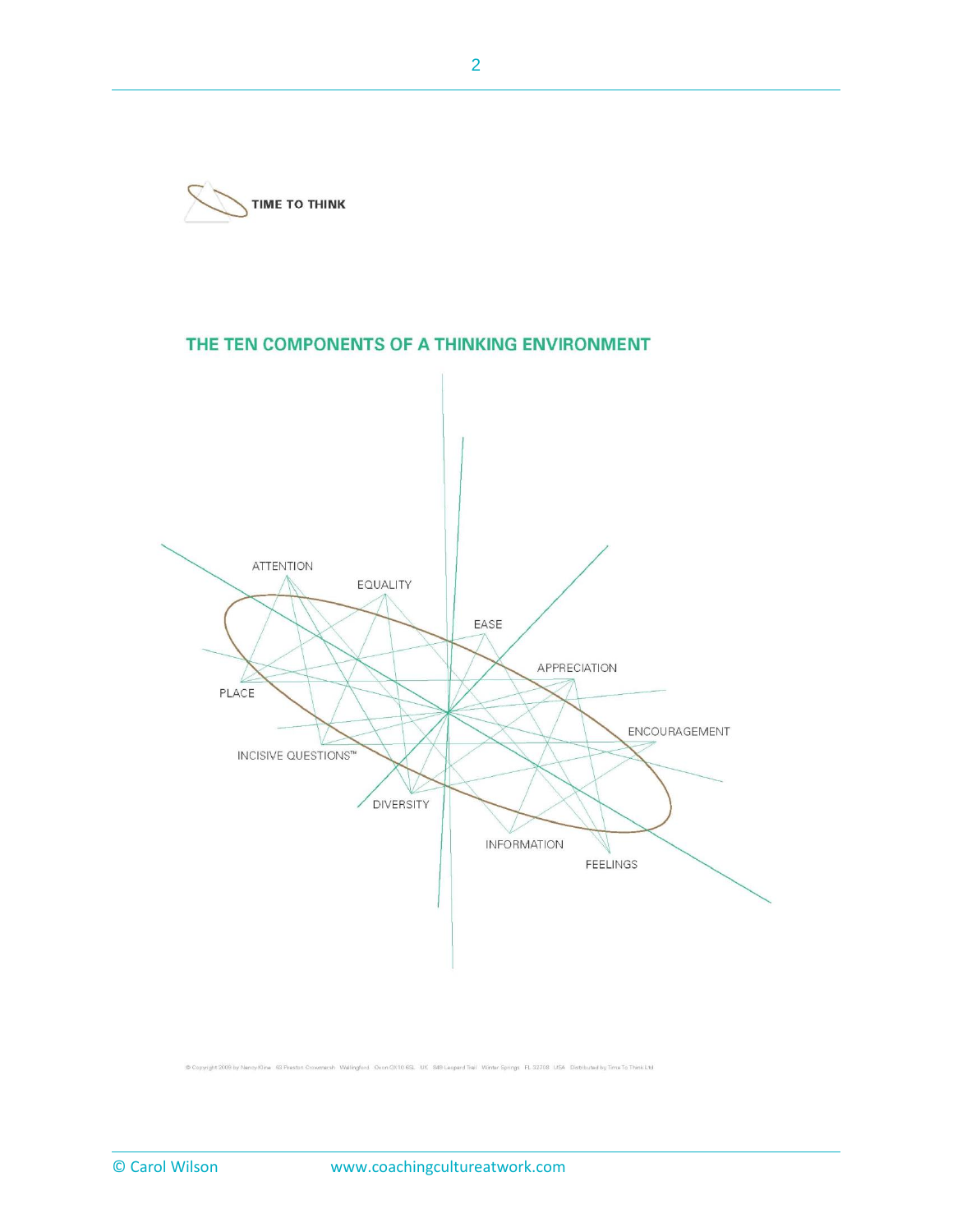A Thinking Environment can be created between two people – a Thinking Partnership, comprising Thinker (coachee) and Partner (coach) – or in a group, at a think tank or any other type of meeting.

To me, the most important factor of the Thinking Environment described above is the quality of attention in the listening, while some of the other elements contribute to this. The type of listening that Nancy prescribes is not inactive; she describes it as attention bestowed on the Thinker by the Partner and that, for an effective session, this attention needs to be an equal balance of three streams:

*"In the first stream the Partner's attention is on the content of what the Thinker is saying. In the second stream their attention is on their response to what the Thinker is saying. In the third stream their attention is on the creation of a Thinking Environment for the Thinker." -Nancy Kline*

Her theories are supported by practical structures which, if adhered to, will enable the Thinker to work through the issues, gain some clarity and find a way forward. The Thinking Session starts with a simple question:

*'What would you like to think about and what are your thoughts?'*

The Thinker is then able to talk through their situation at will. The key here lies in two elements: the quality of attention given by the Partner, and the knowledge from the Thinker that they will not be interrupted; therefore the 'contracting' which takes place prior to the conversation is important, so that the Thinker knows they are going to be given sufficient time to speak and be listened to.

Eventually, the Thinker often reaches a point where everything that initially has come into their thoughts will have been said. They will pause and the Partner can ask:

#### *'What more do you think, or feel or want to say?'*

The phrase 'what more' can sound unnatural when spoken in some situations. However, to ask 'what else?' may lead the Thinker into another subject, while 'what else about that?' may limit the Thinker to the same one. As I have said before in this series, the technique must be the tool and not the master, and I have heard Nancy offering similar advice herself. This is a process which has been tried and tested over many years, so it is worthwhile adhering to the exact words where possible; however, the comfort of the Thinker and the rapport within the Partnership are key elements in helping the Thinker to think more clearly, so the words could be changed if necessary to ensure these conditions are met.

When asked to think some more, the Thinker may be surprised at how many different thoughts come to mind, and because they are in the Thinking Environment created by the Partner, they have the leisure to express and explore them. It is a fact that we often find out what we think by talking out loud, and this is one of the core benefits of this process.

*'What more?'* questions can be asked several times until everything is out on the table and the Thinker is ready to identify what is standing in the way of their goals.

This is where the Partner makes a more active intervention by asking what Nancy terms 'Incisive Questions' ™. The process for this is to: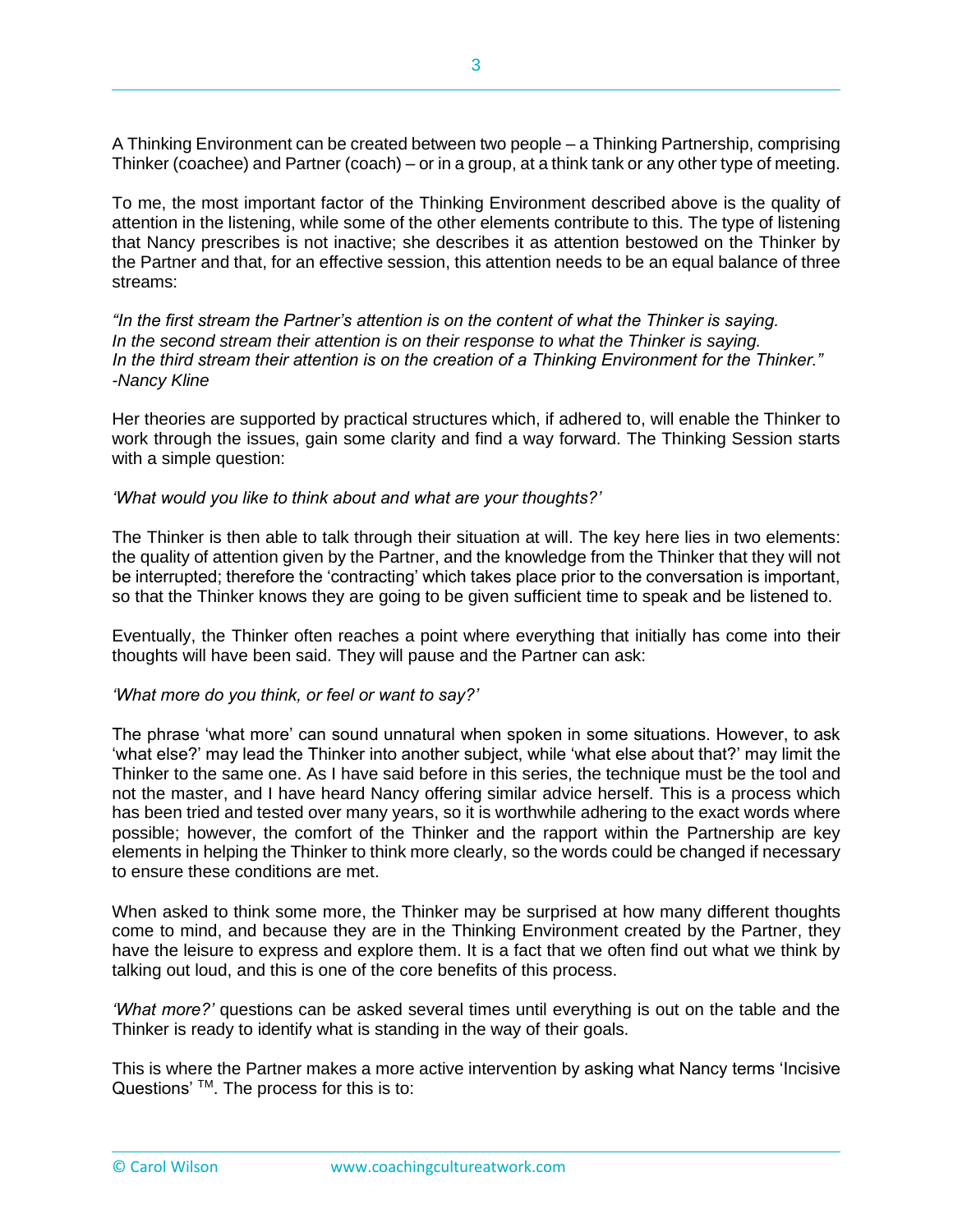- identify what might be a limiting assumption, for example 'No-one listens to me around here';
- ask an Incisive Question<sup>™</sup> to remove that belief, for example: 'If you knew you would be listened to, what would you say, and to whom?

Some similar questions might be:

- What assumption are you making that is getting in the way?
- If you knew you were to become the boss, what problem would you solve first and how?
- If you knew you are vital to this organisation's success, how would you approach your work?
- If things could be exactly right for you, how would they have to change?

It is important to recognise that the limiting assumption is not necessarily imaginary. The value is in helping the Thinker to face the issue and consider it from different perspectives.

The Thinking Environment is highly effective in group work and meetings. One of the techniques here is the 'Thinking Round', which ensures everyone has a chance to say all they want to. As is the case with the Thinking Partnership, it is the contracting at the start of the meeting which brings the value.

*"To be interrupted is not good. To get lucky and not be interrupted is better. But to know you will not be interrupted allows you truly to think for yourself."* - *Nancy Kline*

The principles of the Thinking Environment bear similarities to coaching, which was being developed during the same time period; both are fundamentally about respecting people, caring for their welfare and development, and building relationships grounded in trust. Some of the processes parallel tools used in coaching, such as Clean Language, another strong listening process, and the 'limiting beliefs' model espoused by Neuro Linguistic Programming.

One difference is that Nancy does not recommend reflecting the Thinker's words back, which is a common technique used by coaches. Having experienced being coached by Nancy at a demonstration, I found myself wishing that she would interrupt with the normal coaching interventions of clarifying, reflecting and questioning. However, I was also able to identify that the root of my need was to create a distraction so that I could avoid facing some difficult issues! When given nothing other than 'What more?' from Nancy, I was forced to face these issues and, as a result, reached an unexpected breakthrough. Having said that, I would not dismiss the interventionist coaching techniques from the skill set, as they can be effective in creating rapport and helping to focus the mind in some situations.

Nancy's work highlights the effectiveness of giving people 'a good listening to' (and these are my words, not hers). There is much debate among coaches, especially those in training, as to the most effective questions to ask, what supplementary techniques will lead to new insights for the client, what structures to use and how to 'dance' with the client in the coaching conversation. If we are not careful, the end result can be a coach who gallops all over clients like an enthusiastic pony, focusing on being a star performer and bringer of solutions instead of concentrating on the coachee's experience.